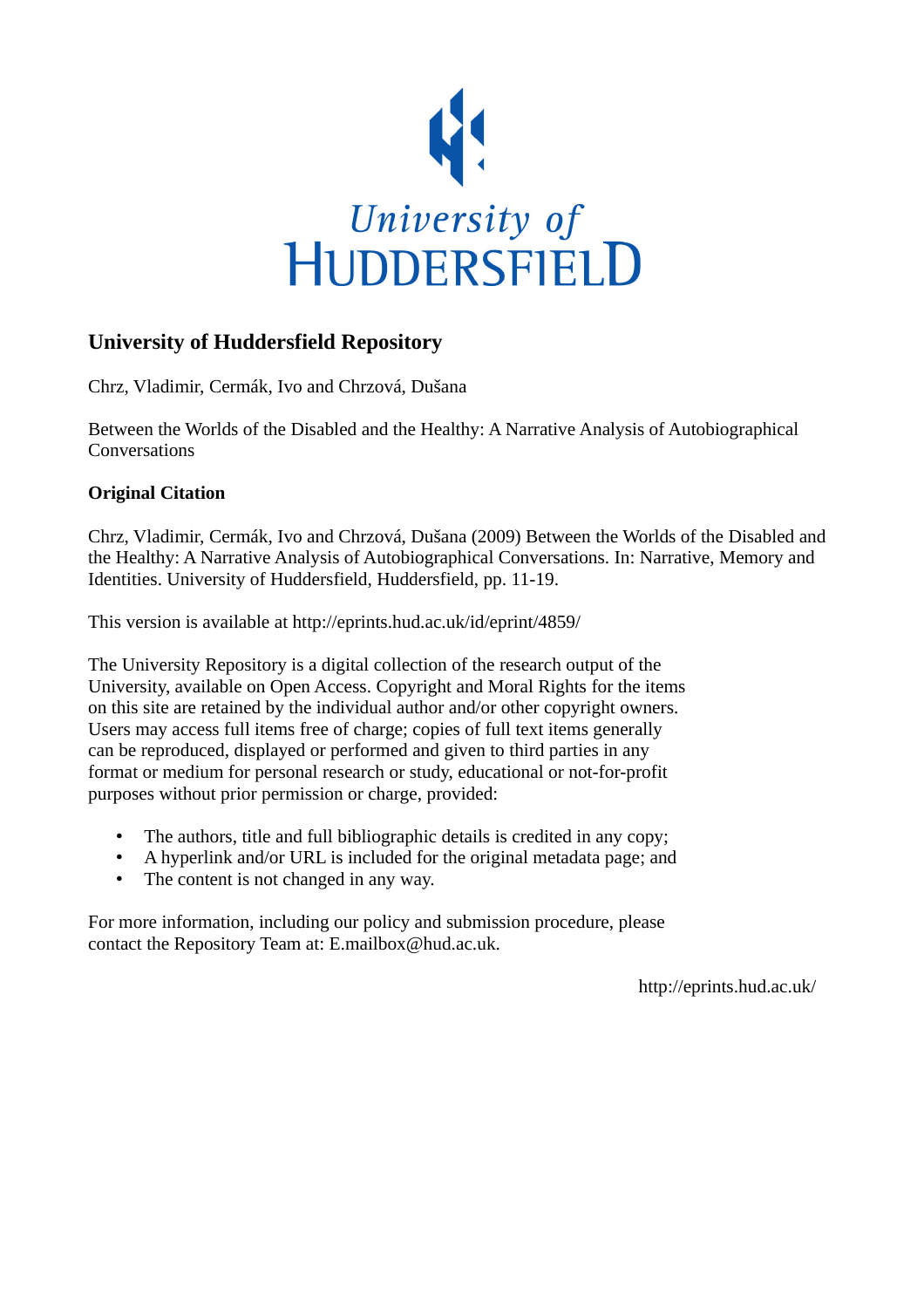# 2 Between the Worlds of the Disabled and the Healthy: A Narrative Analysis of Autobiographical Conversations VLADIMÍR CHRZ, IVO ČERMÁK AND DUŠANA CHRZOVÁ

#### **. Theoretical-Methodological Background 1**

story allows for grasping the way in which disabled children's parents experience their fate, how they cope with it and what they make of it. The aim of the research is to gain understanding of the experience of the parents of physically disabled children. Special attention is given to the position of the parents in the border area between the two worlds: those of the disabled and the healthy. The theoretical and methodological tool enabling us to reach the goal is the hermeneutic and narrative approach (Čermák, 1999, 2002). Here we assume that story telling reflects the way in which our experience is structured and our understanding of the world and ourselves within it is constructed. If we as researchers want to learn something about the experience of being a parent of a physically disabled child, we may focus on the way such experience is structured through narration. The analysis of a life

#### **. Research Participants and Data Collection Procedure 2**

#### **Participants**

of children with special needs into the standard education system) and those willing to communicate joined the research as participants. The sample of participants included ten parents of physically disabled children. The parents were clients of the Special Education Centre (SPC – "Speciálně pedagogické centrum") attached to the Jedlička Institute for the Disabled. They comprised nine mothers and one father, which roughly corresponds to the proportion of males and females in the SPC clientele. Over a period of approximately one year Dušana Chrzová approached the parents with whom she worked as a special pedagogue at the SPC (this mainly involves integration

11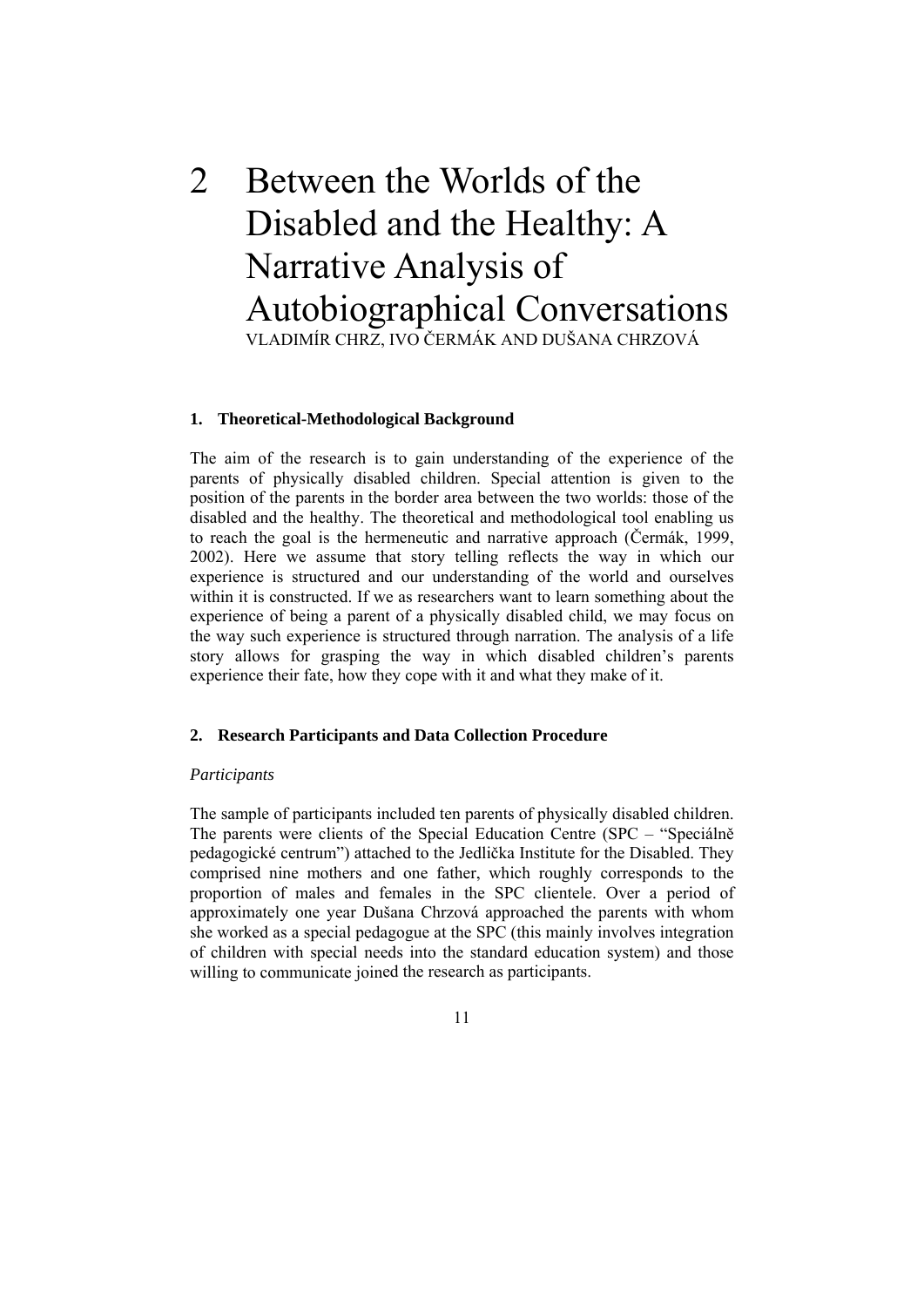## *Data Collection Procedure*

then to also mark important events of their lives. After that they were asked to tell their life stories in greater detail. The interviews were recorded using a dictaphone with the participants' permission. A method of "narrative interview" was used (Schütze, 1999). The method is based on the above mentioned assumption that experience is naturally organized in stories. Therefore, if we stimulate the research participants to talk, we will obtain their experience in its natural form. The structured quality in this instance – rather than from the questioner's activity – follows from the narrative form itself (Hendl, 1977). The "life-line" method was used to initiate and facilitate the narrative interview (Tyl, 1985). The participant was asked – without any further specification – to draw the line of her life. Next they were asked to mark a point on the line where they find themselves at present, and

*\_\_\_\_\_\_\_\_\_\_\_\_\_\_\_\_\_\_\_\_\_\_\_\_\_\_\_\_\_\_\_\_\_\_\_\_\_\_\_\_\_\_\_\_\_\_\_\_\_\_\_\_\_\_\_\_\_\_\_\_\_\_\_\_\_\_\_\_\_* 

# **3. The General Procedure of Analysis and Interpretation**

this purpose. The phases  $-$  each of which comprised multiple readings of the We processed the collected data in three phases that we called "readings" for transcripted conversations – may be briefly characterized in the following way:

- *the first reading*: emergence of the relevant narrative analysis categories from the data collected;
- *the second reading*: analysis and interpretation of conversations through the categories applied;
- *the third reading*: an attempt to capture the experience of the individual parents in its completeness. -

# **. The First Reading – Reading through the collected data over and over 4 again to the emergence of the relevant narrative analysis categories**

stories. Therefore we at first tried to look for the common themes and only specify the more general categories and concepts based on the identification of the common themes. The analysis categories making it possible to understand the experience of the disabled children's parents, should emerge from the text, ie. the collected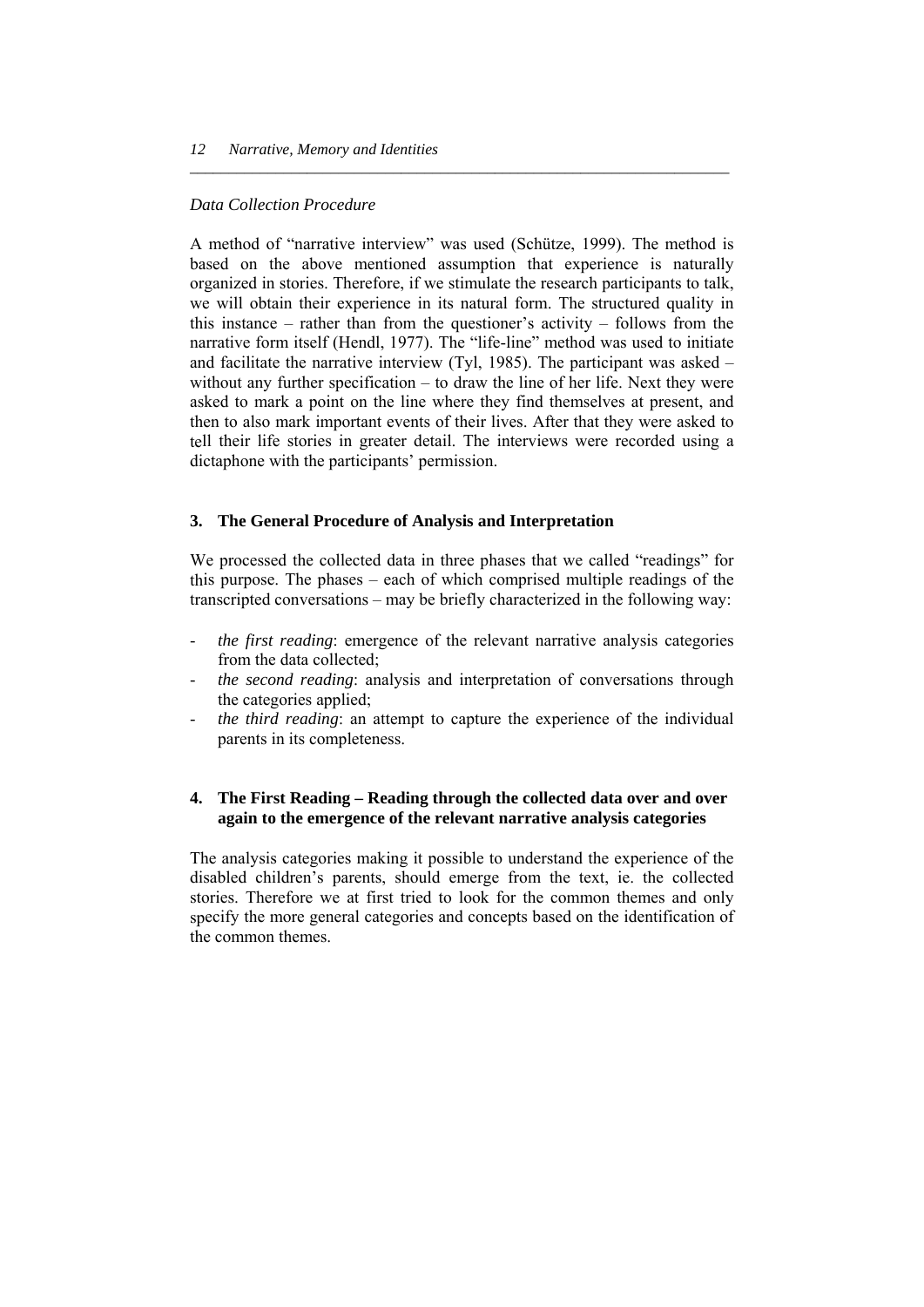## **4.1 Identification of a "General Script" and Recurrent Themes**

The first area to emerge from the transcripts as eligible for generalisation was given a working name "general script". What we had tried to identify was a kind of regular pattern as to development and sequence of phases of the related experience. We were able to extract from the narration of the parents a typical development, certain succession comprising the following phases: Most of the parents talked about a turning point in their lives, when they were more or less unexpectedly faced with the finding that their child was disabled. This was usually followed by the phase of making a diagnosis and looking for causes. The next phase concentrated on the solution of the situation, which mainly includes doing exercises with the child and achieving some success or failure to achieve improvement. The following phase takes place in the present, ie. at the time of my meeting the parent within the period of school attendance and coping with it. Most parents also talked about the future, ie. their prospects, plans and goals.

*\_\_\_\_\_\_\_\_\_\_\_\_\_\_\_\_\_\_\_\_\_\_\_\_\_\_\_\_\_\_\_\_\_\_\_\_\_\_\_\_\_\_\_\_\_\_\_\_\_\_\_\_\_\_\_\_\_\_\_\_\_\_\_\_\_\_\_\_\_\_* 

 After we identified some regularity with regard to the development of parental experience phases, we proceeded to try and identify the recurrent themes (in this case more or less across the course of time). This step resulted in the following list of recurrent themes:

- causes, diagnoses, information;
- development of handicap, possibilities of change, exercises;
- school, coping and failing, teachers, assistants;
- conditions, finance, institutions, legislation;
- who is responsible for what;
- family members, friends, self-help communities;
- comparison of the healthy and the disabled worlds;
- time for the child and time for oneself;
- care for the child versus fulfilment in a career;
- satisfaction with life and self-fulfilment (self-actualisation):
- potentials, activities and emancipation of the child;
- child integration into the society;
- strategies of coping with the handicap;
- acceptance of fate:
- gains resulting from and the meaning of the handicap;
- prospects, goals, fears and hopes.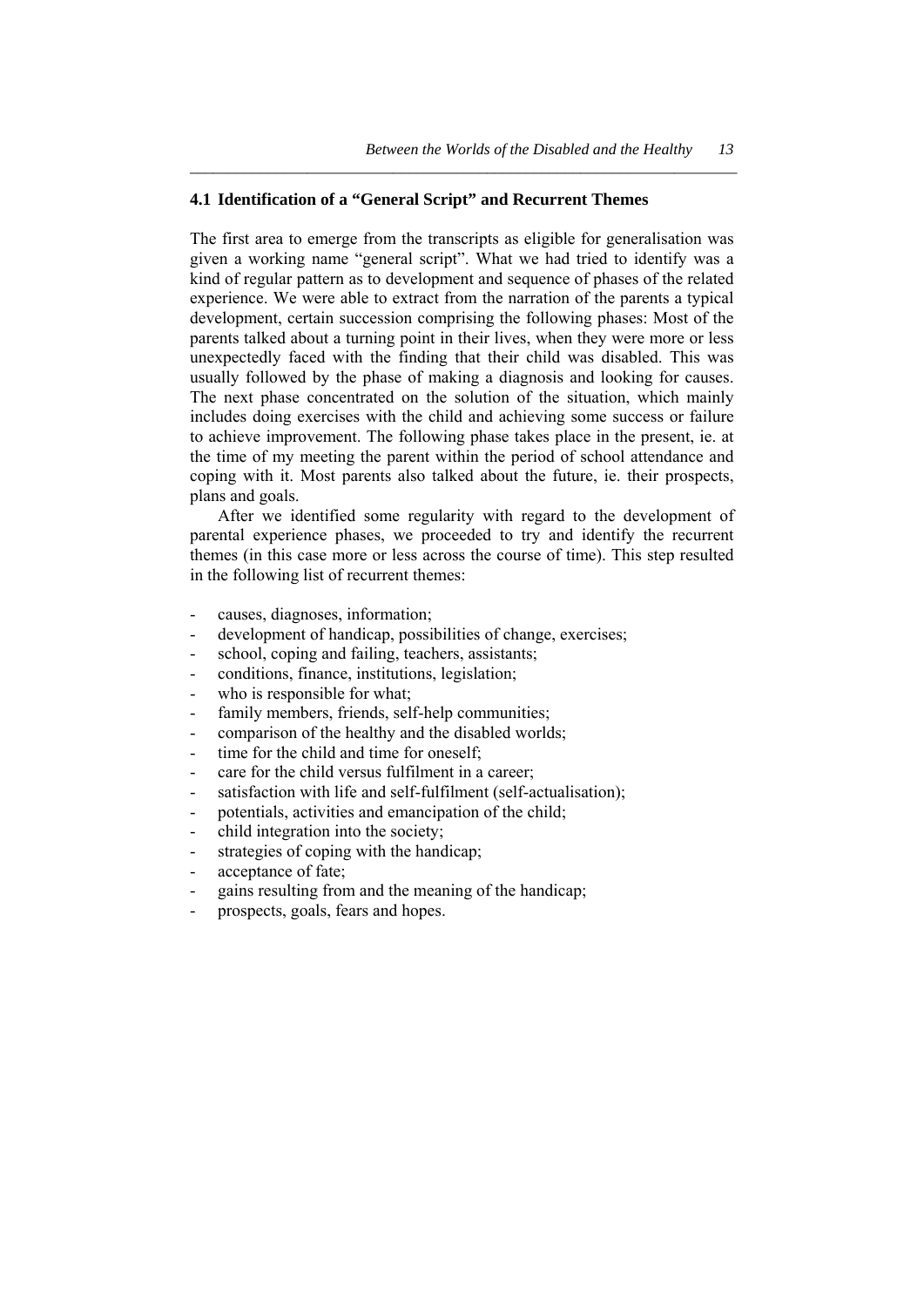#### **4.2 Attempt at Generalisation – Basic Concepts**

The above list of themes became a basis for further generalisation. At this point we asked ourselves a question: what angles of view (concepts) could be applied to define the recurrent themes? We thought about the problem in the following way: Along with the physical handicap a "trouble" entered the lives of the parents. They relate to the "trouble" in different ways, they find themselves within a certain tension created between the "trouble" and the condition they perceive as desirable. They do something to deal with the "trouble" and the "trouble" does something to them. Also, they are not the only ones faced with the "trouble".

*\_\_\_\_\_\_\_\_\_\_\_\_\_\_\_\_\_\_\_\_\_\_\_\_\_\_\_\_\_\_\_\_\_\_\_\_\_\_\_\_\_\_\_\_\_\_\_\_\_\_\_\_\_\_\_\_\_\_\_\_\_\_\_\_\_\_\_\_\_* 

 "Trouble" is one of the crucial concepts of the narrative psychology, a central element that the narrative construction is derived from, rendering our experience (Bruner, 1986, 1996). Parents of the handicapped children are faced with a "trouble", take a stand on the "trouble", in other words, they take up a certain position: in relation to the child, their handicap as well the others.

 In this context, two categories naturally present themselves that are part of the set of concepts used by narrative psychology. They include the category of *agency*, and the category of *positioning*. In relation to Bamberg (1997, 2004) we understand agency as a capacity to act with regard to circumstances, abilities or commitments. It is a way and a measure to which the agent is able to achieve the desirable or avoid the undesired (Chrz, 2004). This category allows for defining "who-does-what-to-whom" or "what-does-what-to-whom".

 Through the positioning category it is possible to describe the way in which the positioning of self, the others or circumstances takes place through narration. Positioning is also a way in which an individual accepts or gives responsibility. In loose connection with Bamberg (2004) three levels of positioning can be differentiated. The first level involves the way in which the narrator positions him/herself or others in the space and time of narration. This level of positioning relates to "what" is narrated. The second level involves the way in which the narrator defines their positions in relation to "whom" it is narrated, whether the person is present physically or just "implicitly". Here the communicative or conversational context of the act of narration is in focus, which means that we "do something" to the others through the narration. The third level of positioning includes the broader social, cultural or historical context. As narrators we always find ourselves in the space of certain "normative discourses" and these to some extent predetermine the positions within which we can position ourselves (Chrz, 2004).

 The three levels may be understood as three aspects of the same act of positioning. The way in which an individual positions themselves and the others within narration reflects both the position they take toward the recipient of their message, and the space of potential positions within a broader social and cultural context.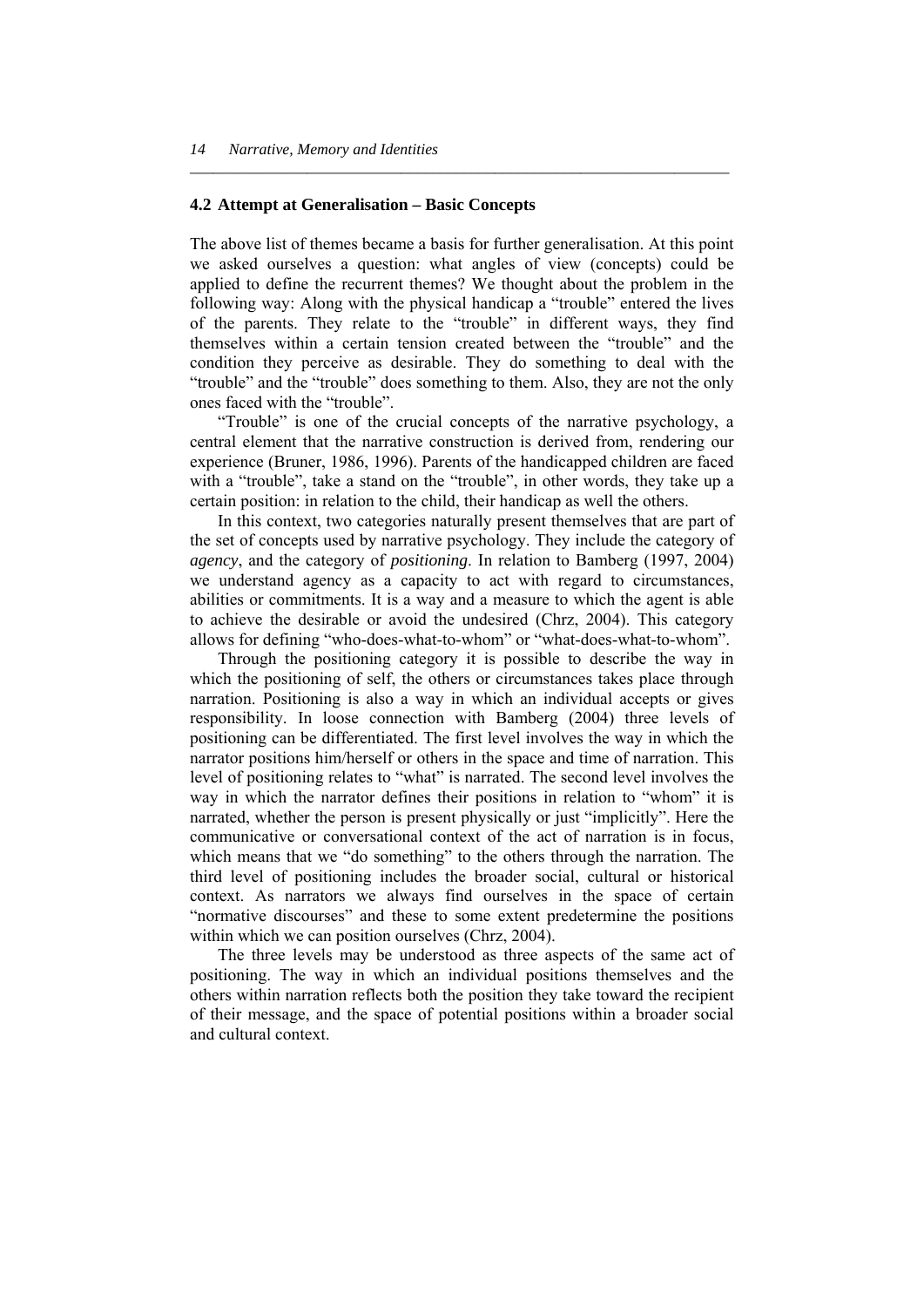# **5. "The Second Reading" – Analysis and Interpretation of Conversations With Regard to the Concepts of Agency and Positioning**

*\_\_\_\_\_\_\_\_\_\_\_\_\_\_\_\_\_\_\_\_\_\_\_\_\_\_\_\_\_\_\_\_\_\_\_\_\_\_\_\_\_\_\_\_\_\_\_\_\_\_\_\_\_\_\_\_\_\_\_\_\_\_\_\_\_\_\_\_\_\_* 

During this phase we proceeded from the general terms toward specific data, ie. we tried to "read" the texts of conversations in terms of the above described categories. This research phase led, among other things, to the specification of the initial temporary list of themes and their categorisation into several thematic groups.

# **5.1 Specification of Themes and Categories – From the Basic Terms to the Conceptual Outline of the Study**

In terms of Agency Category ("who–does–what-to-whom", "what-causeswhat-to-whom") we asked the following questions over the conversation transcripts (from the parents' perspective):

- 1) What does the fact that I have a disabled child to my life, and what do I do about it?
- 2) How does the disabled child impact the others and how do the others impact the disabled child?
- 3) What does the handicap do to the child and how does the child respond to the handicap?

In terms of Positioning Category there were primarily the following two areas of questions considered:

- 1) How is responsibility divided between the parents, the child and "the others" (whether they include family members, friends, self-help communities or institutions)?
- 2) In what way are positions laid out within the movement between the "trouble" (disability) and remedy/solution (desired condition).

We have specified a number of themes and categories in relation to these questions. The categories represent a thematic outline of the analysis.

- 1) Between two worlds: the physically disabled and the healthy
- 2) With and without the child: deny oneself live one's own life
- 3) Responsibility: myself child others responsibility
- 4) Strategy of coping
- 5) Explanation, evaluation, and justification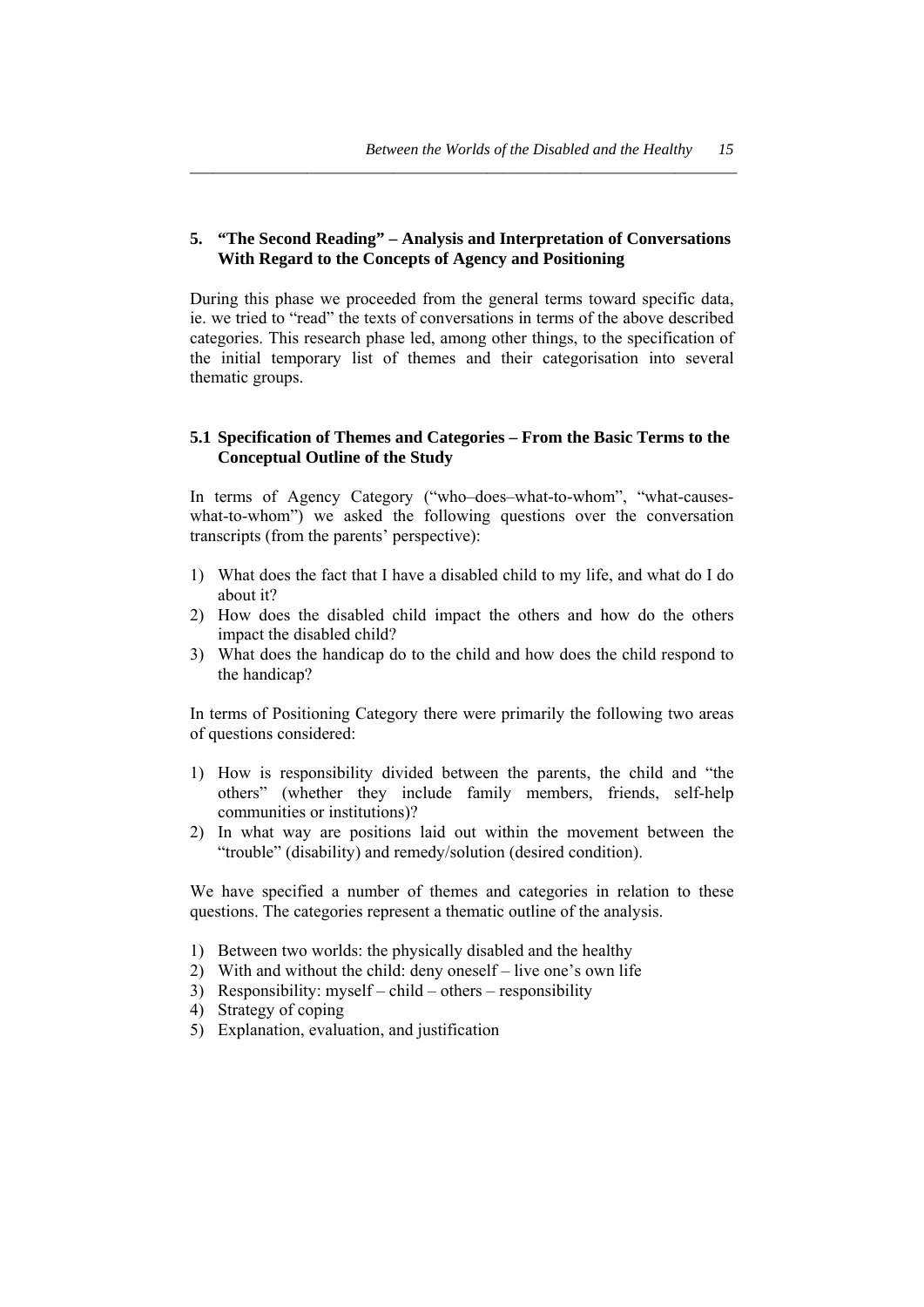- 6) Life philosophy, creed
- 7 Plans, goals, prospects

Within this paper we will focus on the problems relating to the first theme describing the ways in which the parents' narration presents the position between the world of the disabled and that of the healthy, and the movement between the two "worlds".

*\_\_\_\_\_\_\_\_\_\_\_\_\_\_\_\_\_\_\_\_\_\_\_\_\_\_\_\_\_\_\_\_\_\_\_\_\_\_\_\_\_\_\_\_\_\_\_\_\_\_\_\_\_\_\_\_\_\_\_\_\_\_\_\_\_\_\_\_\_* 

#### **5.2 Between the Worlds of the Handicapped and the Healthy**

In their stories, parents lay out the positions between the worlds of the disabled and the healthy, in more than one sense. The two worlds create a certain "span" between the "trouble" and the desired condition, ie. the "span" within which parents as well as the other involved exert their efforts. The two worlds also, to some extent, correspond with two different "times", ie. the time parents spend with the child, ie, the time of "self-denial", and the time spent "without them". ie. the time in which parents live their "own lives". Also it is between the two worlds where emancipation of the child and their integration into society takes place. On the way between the two worlds there are goals, concerns as well as hopes of parents relating to the fate of their children. They are the worlds where parents and children, to different degrees, belong, and they may be both the source of security as well as threat. And finally they are the worlds of shared experience, having their value and normative dimension.

In relation to the two worlds two tendencies can be identified:

- **1) CENTRIFUGAL**  a tendency to move away from the world of the disabled toward that of the healthy.
- **2) CENTRIPETAL**  a tendency to move away from the healthy world toward that of the disabled.

 These involve approaches taken by parents when they construct, through narration, positions and ways of agency, of themselves as well as their children and "the others". Typically both the tendencies are found – manifested in different ways and to different degrees – in the same parents.

 **Ad 1)** We have recognized the first tendency, ie. **move from the disabled to the healthy world**, manifested in two ways. The first one is characterised by dissociating oneself (drawing a distinction between oneself …) and the child from those in a worse situation (eg. from parents of non-walking children etc.). This tendency can be illustrated by the following extract from a conversation.

"We had a row with one other mum then and I say, just don't think you're so important, okay, you're just sitting here, making sweaters and showing how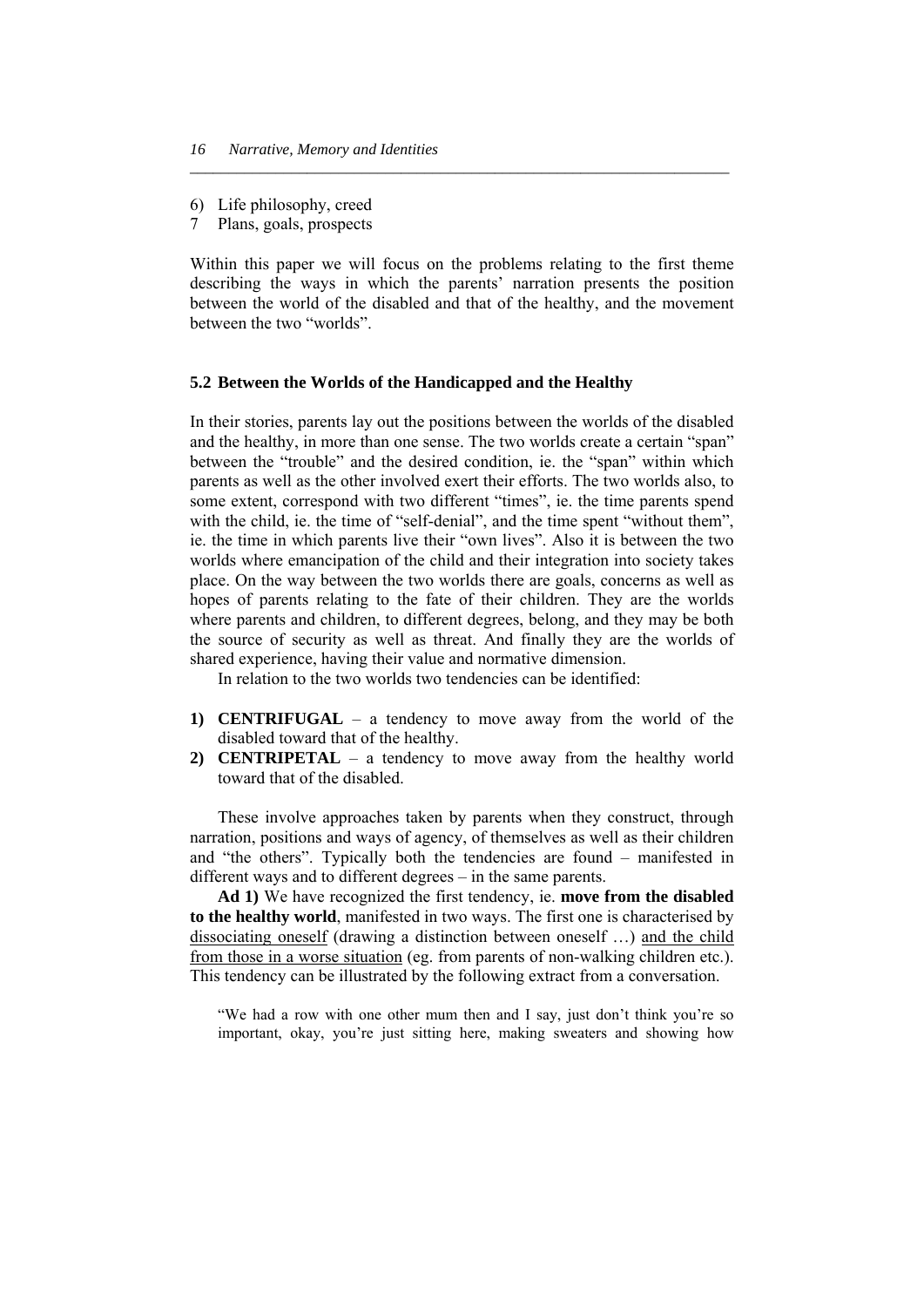unhappy you are, want everybody to see that, how sick your child is. I say, my kid is not so sick as yours, but I get up with him at four every day, do puzzles with him, we build with blocks, I do everything with him like crazy, run after him all day …"

*\_\_\_\_\_\_\_\_\_\_\_\_\_\_\_\_\_\_\_\_\_\_\_\_\_\_\_\_\_\_\_\_\_\_\_\_\_\_\_\_\_\_\_\_\_\_\_\_\_\_\_\_\_\_\_\_\_\_\_\_\_\_\_\_\_\_\_\_\_\_* 

 The other way of showing the mentioned centrifugal tendency consists in defining a child's position as developing towards emancipation from the family and integration into society (ie. in terms of going to school and doing well, or later assert oneself in society). This can be illustrated by the following two examples.

"You don't want to be a child, do you, being told by us what to do all the time…"

"I trust I won't be lumbered with him for good, he'll finally end up working with computers."

 **Ad 2)** We have also recognised the centripetal tendency, ie. **move away from the healthy world toward the disabled**, in two different manifestations. The first consists in identifying with the disabled as the community where values and relationships are found in contrast with the healthy world. This is shown by the following examples.

"I am glad it happened after all, as I got somewhere completely different, completely different, my values have changed completely."

"And I am happy to have him in my life, otherwise I would not have met so many people, and it's different now. I think about myself I would probably be more of a bitch, one would be a worse person, would be different."

"I've seen people ... they were very ill – and had good friends around them, and in contrast, great big men – and all depressed, strong muscles and fitness is not everything."

 The other attitude (we may say more wide-spread) manifesting the mentioned centripetal movement consists in the. The tendency is illustrated by the following examples. tendency to move closer to the disabled community as the sphere of security and shared experience. The tendency is illustrated by the following examples.

"Not that we would have to, but we want to spend holidays with the handicapped, a disabled kid sticks out among the healthy, has to adapt him/herself, I feel more vulnerable among the healthy, it makes me feel sorry seeing the others are all right."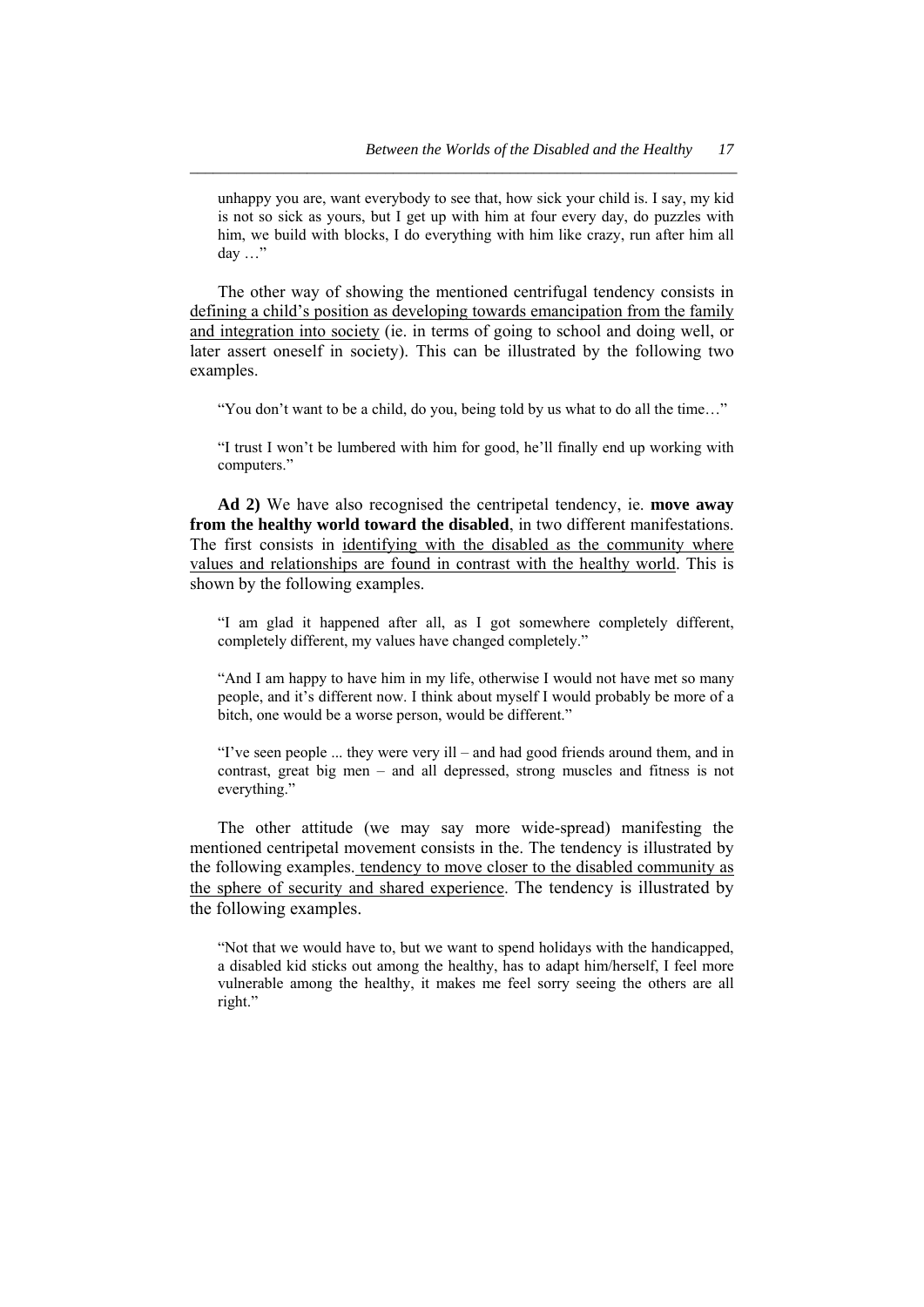"I would drop in on a friend with a disabled child, not a healthy one, we have the same problems, while with the healthy ones I would fear I might be a nuisance."

*\_\_\_\_\_\_\_\_\_\_\_\_\_\_\_\_\_\_\_\_\_\_\_\_\_\_\_\_\_\_\_\_\_\_\_\_\_\_\_\_\_\_\_\_\_\_\_\_\_\_\_\_\_\_\_\_\_\_\_\_\_\_\_\_\_\_\_\_\_* 

 The short pieces of interview show that while in the first instance the tendency to withdraw is motivated more by the consideration for the child, in the other it has to do more with the parent and their feelings.

#### **6. Perspective of the Third Reading**

The two above discussed readings of the interview transcripts may be followed by yet another reading, the third. The aim of this research phase is to grasp the configuration of experience of the individual parents. Unlike the second reading which focuses on the individual categories such as agency or positioning, here rather an overall level of description should be reached. What within the previous analysis had been artificially "taken to pieces", should from the perspective of the third reading be reintegrated, ie. reconstructed with regard to the life story with its characters, plots and genres.

#### **Acknowledgements**

This study was mostly funded by the Grant Agency of Academy of Sciences, Czech Republic (Text Analysis as a Tool for Research and Assessment, GA 406/06/1577) and partly also by the Research Project of the Institute of Psychology, Academy of Sciences, Czech Republic (AV 0Z70250504) for which we are very grateful.

#### **References**

- Bamberg, M. (1997) A Constructivist Approach to Narrative Development, in M. Bamberg, (Ed.), Narrative Development: Six Approaches, Mahwah, New Jersey: Lawrence Erlbaum Ass.
- Bamberg, M. (2004) "We are young, responsible, and male": Form and function of 'slutbashing' in the identity constructions in 15-year-old males, Human Development, 47, 331-353.
- Bruner, J.S. (1986) Actual Minds, Possible Worlds, Cambridge: Harvard University Press.
- Bruner, J.S. (1996) Culture of Education, Cambridge: Harvard University Press.
- Čermák, I. (1999), Hermeneuticko-narativní přístup k validitě interpretace nálezu v kvalitativně pojatém psychologickém výzkumu (Hermeneutic and